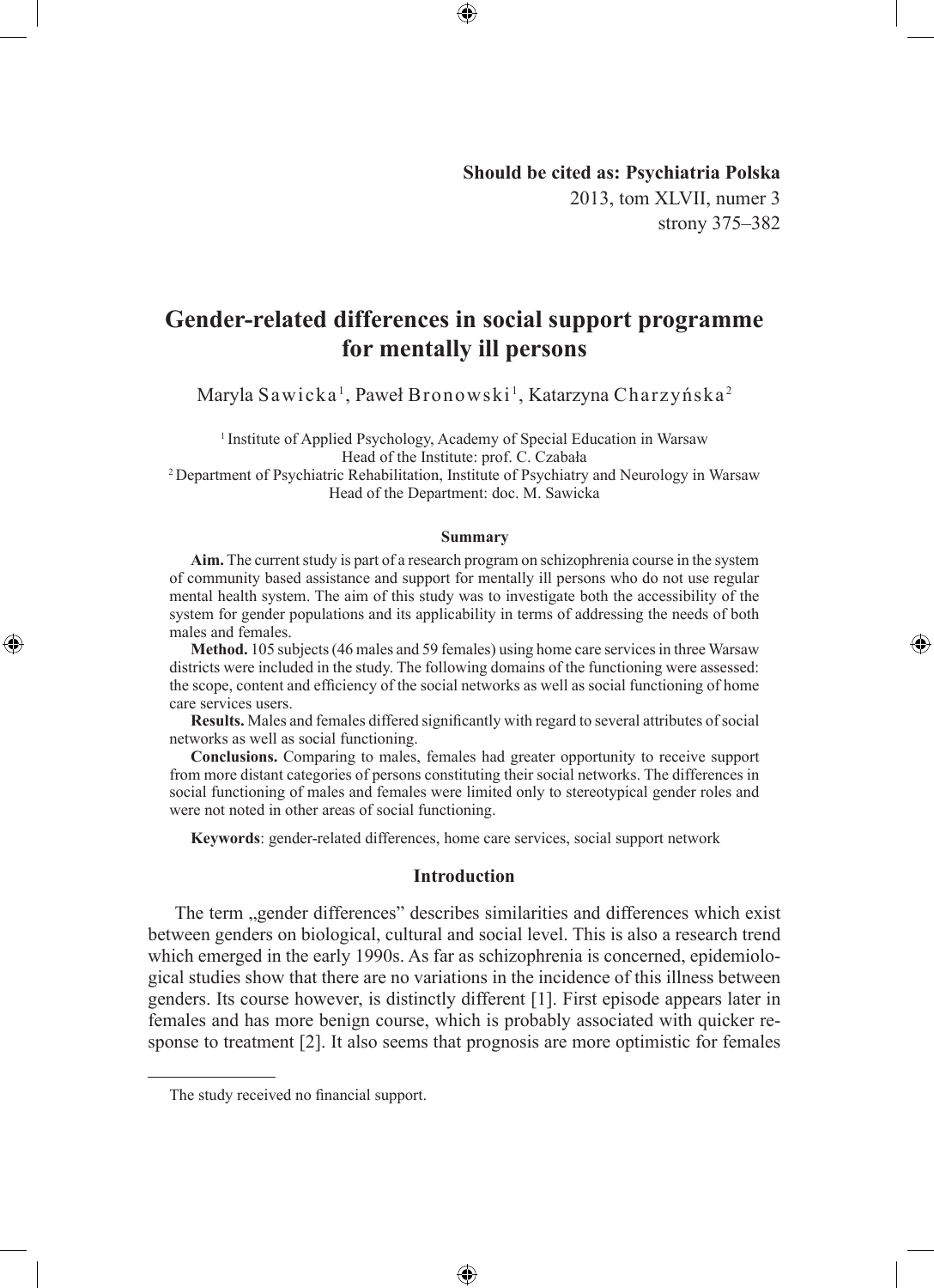[3]. The important treatment factors include ability of cooperation with doctors as well as compliance which are better developed in females than in males suffering from schizophrenia [4]. The differences observed during the course and treatment of schizophrenia concern biological distinctions but also they are the result of distinctions in social functioning and social roles [5].

The differences between genders in the course of schizophrenia and recovery patterns that have been described for many years now prompt to ask the question about effectiveness of therapeutic interventions designed for these two groups of patients. In this context it is also important to determine the options of rehabilitation that are available for the patients within the systems of community support.

The current study is a part of the research on schizophrenia course in non- medical community help and support system for mentally ill persons. The objectives of the research included assessment of social functioning of the participants, their abilities to use social support networks [6], coping with living in community [7] as well as quality of life [8].

Social support system created locally and operating in three Warsaw districts aims at enhancing both recovery process and accomplishment of life goals of chronically mentally ill persons. Home care services, that are part of the community support system, are the programme specifically designed for persons who require support, frequently experience crisis in different life areas and whose attitude towards challenges of the community is usually passive. Moreover, home care services users are at risk of frequent and long psychiatric hospitalizations which inhibit phenomenon of "revolving doors" from ending. Therefore the results of the current study are applicable only to this group of patients.

◈

The specific research questions are as follows:

- 1. Do males and females participating in home care services programme differ with regard to qualities of their social support networks?
- 2. Do the two groups of participants differ with regard to their social functioning?

### **Material and method**

A total of 105 patients who used home care services in three Warsaw districts (Targowek, Bielany, Bialoleka) were included in the current study. Inclusion criteria were the following:

at least 3 months of home care services use, ICD- 10 diagnosis of schizophrenia, 18 years of age or older, mental state allowing for the interview to be conducted and consent for participation in the study.

Data on the functioning of the participants was collected during single interview with the use of the following research tools:

– The Map and the Questionnaire of Social Support (Z. Bizon) to assess size of social support networks in the following areas: household, closest relatives, distant relatives, colleagues, fellow rehabilitation centres and hospital patients, neighbours, acquaintances, therapists and other important persons [9].

⊕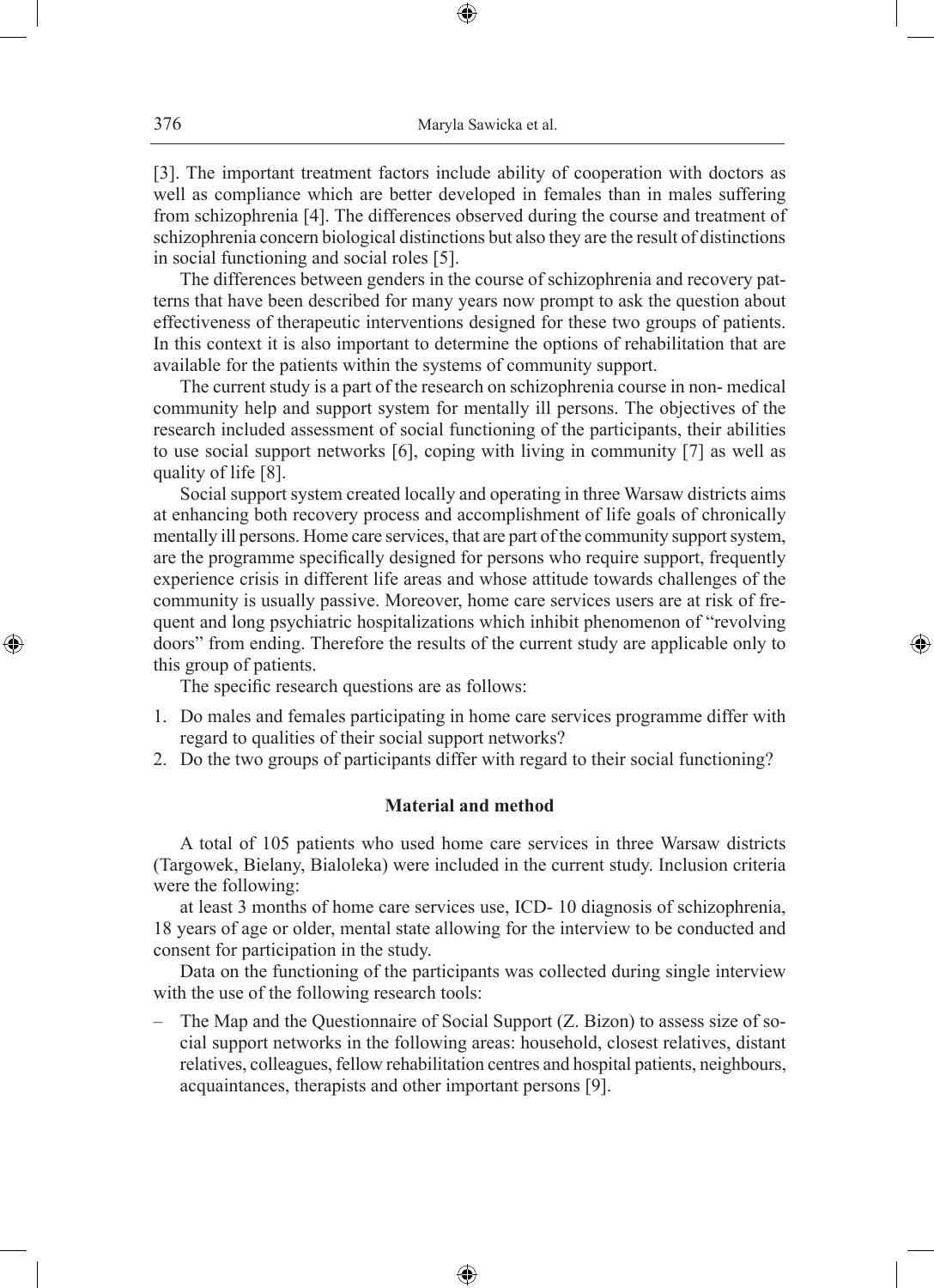- Social Support Inventory to assess both scope and size of social support in eight different support functions: advice giving (serving), replacing, approval, care, encouragement, trust, comforting, unconditional support [9].
- Social Functioning Scale (M. Birchwood) to assess social functioning of mentally ill persons. The scale includes areas that are particularly important in terms of maintenance of patients' functioning in non- hospital environment. In the present study the following areas of functioning were analyzed: social engagement/ withdrawal, interpersonal behavior, pro- social activities, recreation and entertainment, independence-performance, employment/ occupation [10].

The results are presented in mean values. The differences between means were analyzed by Student's t-test. Pearson's chi- squared test was used to investigate the relations between the independent variable and the dependent ones The significance level was set at  $p = \leq 0.05$ .

### **Results**

59 females and 46 males participated in the study. The detailed analyses of sociodemographic differences between the two groups are presented in Table 1.

Table 1**. Socio-demographic and clinical characteristics of home care services users – mean values (N= 105)**

| Socio- demographic and clinical characteristics | males<br>$(n = 46)$ | females<br>$(n=59)$ |         | р         |
|-------------------------------------------------|---------------------|---------------------|---------|-----------|
| Age                                             | 48                  | 55.9                | $-2.66$ | $p=0,009$ |
| Duration of illness (years)                     | 20.7                | 23.31               | $-1.1$  | n.S       |
| Number of persons in the same household         | 1.72                | 1.57                | 0.5     | n.S       |
| Age at illness onset                            | 26.8                | 31.5                | $-2.1$  | $p=0.04$  |
| Number of inpatient hospitalizations            | 9.35                | 6.1                 | 2       | $p=0.04$  |

n.s – not significant

 $\bigoplus$ 

The participants differed with regard to socio- demographic characteristics. Females were significantly older than males, they were also older at illness's onset and experienced fewer hospitalizations. The important part of social functioning is engagement and realization of social roles, specifically the marriage roles. The results indicate that females were married significantly more frequently than males (57,6% and 19,6% respectively) (Chi<sup>2</sup>=18,449, p<0.001).

1. Social networks of home care services users.

The female home care services users differed significantly from males users with regard to contacts with their neighbours (table 2 – *next page*). Comparing to males, females included significantly more neighbours in their networks. No significant differences were found between genders with regard to number of persons constituting their social networks.

♠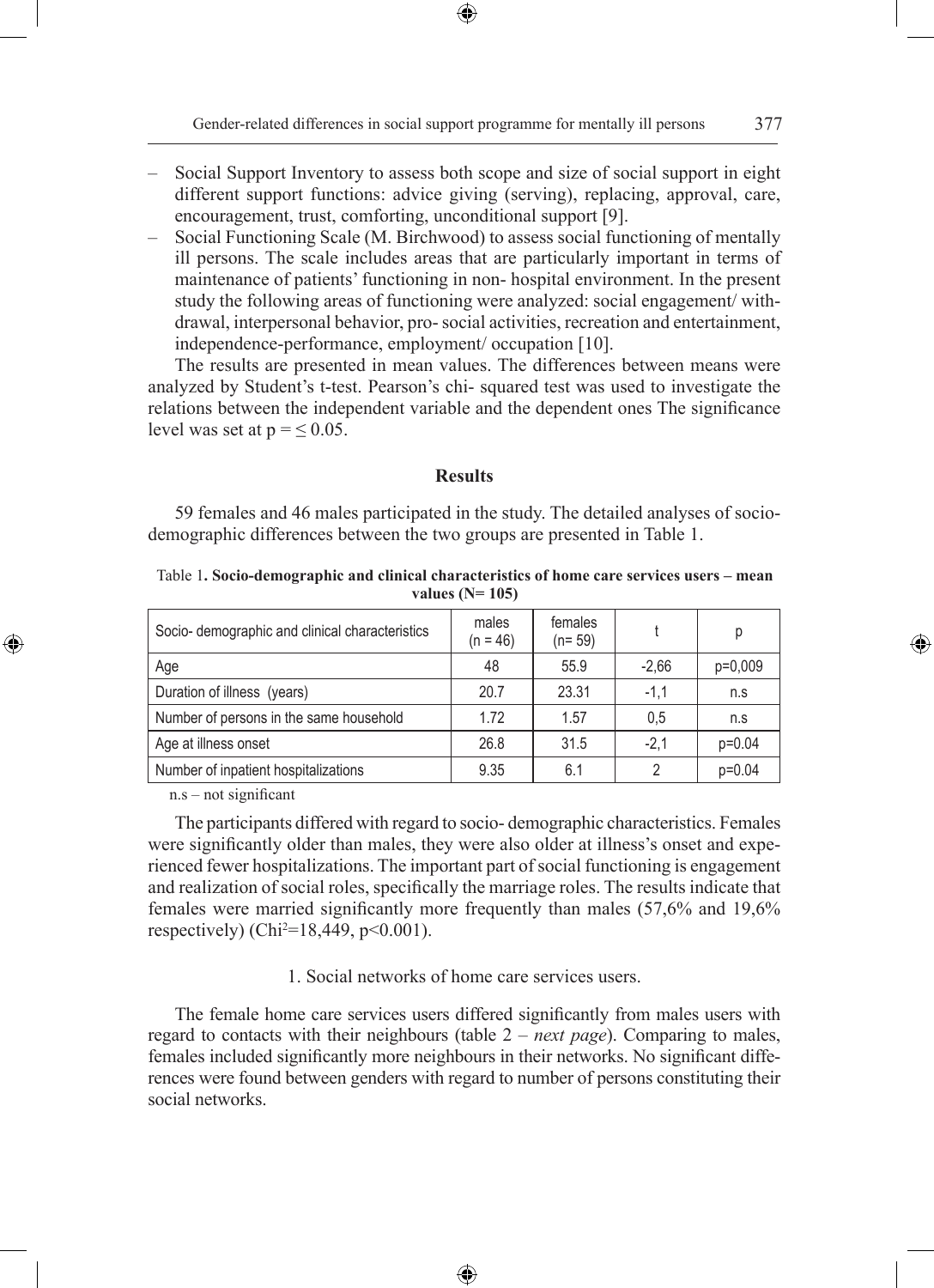| Category                                       | males | females |          | р        |
|------------------------------------------------|-------|---------|----------|----------|
| Persons in the same household                  | 0.8   | 0.75    | 0.25     | n.s      |
| Closest family                                 | 1.37  | 1.35    | 0.21     | n.s      |
| Other relatives                                | 0.43  | 0.73    | $-1.27$  | n.s      |
| Colleagues                                     | 0.22  | 0.15    | 0.56     | n.s      |
| Neighbours                                     | 0.24  | 0.47    | $-1.9$   | $p=0.05$ |
| Other acquaintances                            | 0.65  | 0.41    | 1.2      | n.s      |
| Therapists                                     | 1.76  | 2       | $-1.02$  | n.s      |
| Other persons                                  | 0.37  | 0.43    | $-0.34$  | n.s      |
| Number of persons in the social<br>surrounding | 5.83  | 6.15    | $-0.416$ | n.s      |

| Table 2. Differences in composition of social surrounding- mean values $(N=105)$ |  |  |  |  |  |
|----------------------------------------------------------------------------------|--|--|--|--|--|
|----------------------------------------------------------------------------------|--|--|--|--|--|

The analyses of number of persons providing support within specific functions did not show statistically significant differences between groups. Similarly, no significant differences between genders were found with regard to support functions provided by specific categories of persons that constitute patients' social environment.

In- depth analyses of the results concerning provision of specific support functions by selected categories of persons constituting social networks revealed significant differences between genders. Detailed data is presented in Table 3.

Table 3. **Mean numbers of support functions provided by selected categories of persons from social surrounding (statistically significant results only) N= 05**

◈

| Support functions provided<br>by selected categories of persons  | males | females |         |          |
|------------------------------------------------------------------|-------|---------|---------|----------|
| "Advising" provided by acquaintances                             |       | 1.06    | $-2.05$ | $p=0.04$ |
| "Unconditional support" provided<br>by other significant persons |       | 1.06    | $-2.05$ | $p=0.04$ |
| "Comforting" provided by distant<br>relatives                    |       | 1.1     | $-2.5$  | $p=0.01$ |

The results indicate that while comparing to males, females receive support from greater number of persons from some of the categories. Specifically females receive "advising" from greater number of "acquaintances", "unconditional support" from greater number of "significant persons" and "comforting" from greater number of "relatives". It is worth noticing that the differences concern people from more remote circles of social network and not the closest ones, such as "closest relatives" or "friends".

### 2. Social functioning of females and males

Significant differences were found between genders with regard to two areas of functioning: social activities and independence performance.

♠

The detailed data on social activities is presented in Table 4.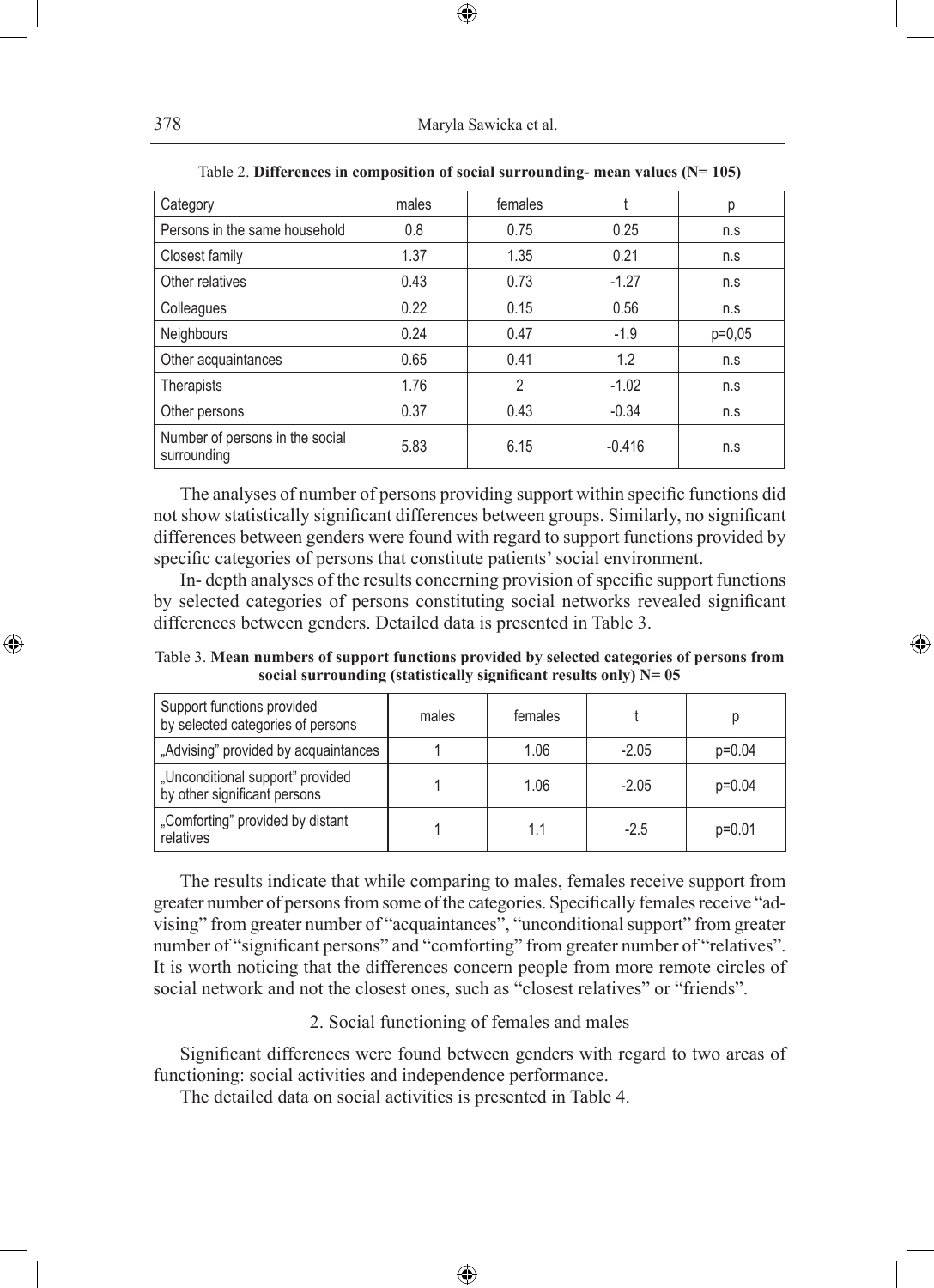| Type of activity       | males | females |         | р       |
|------------------------|-------|---------|---------|---------|
| Outdoor sport          | 1.26  | 1.05    | 2.26    | p=0.027 |
| Eating out             | 1.89  | 1.54    | 2.25    | p=0.026 |
| <b>Needlework</b>      | 1.26  | 2.76    | $-3.9$  | p=0.000 |
| Listening to the radio | 3.21  | 2.69    | 3.09    | p=0.003 |
| Cooking, baking        | 2.08  | 2.76    | $-3.54$ | p=0.001 |
| Tinkering              | 1.63  | 1.08    | 4.42    | p=0.000 |
| Small home repairs     | 1.58  | 1.16    | 3.32    | p=0.001 |
| Car trips, biking      | 1.27  | 1.07    | 2.27    | p=0.008 |
| Swimming               | 1.58  | 1.20    | 2.95    | p=0.004 |

| Table 4. Types of undertaken activities – mean values (statistically significant results only) |         |  |  |
|------------------------------------------------------------------------------------------------|---------|--|--|
|                                                                                                | $N=105$ |  |  |

The results showed that males significantly more often than females undertake activities outside of the home. They are more willing to leave the house and do sport. Meanwhile, females are much more active at home, taking care of everyday necessities, such as meals preparation or needlework. Generally males seem to be more active than females, both inside and outside of the house.

Differences between genders observed with regard to their independence performance are summarized in Table 5.

◈

| Activity related to inde-<br>pendence performance | males | females |          | р        |
|---------------------------------------------------|-------|---------|----------|----------|
| Washing and bathing<br>on regular basis           | 3.1   | 3.3     | $-2.002$ | $p=0.04$ |
| Cleaning and cooking                              | 2.47  | 2.84    | $-2.03$  | $p=0.04$ |
| Clothes selecting<br>and buying                   | 2.34  | 2.7     | $-2.09$  | $p=0.03$ |
| Meals preparation                                 | 1.7   | 1.3     | 2.39     | p=0.019  |

Table 5. **Activities related to independence performance- mean values (statistically significant results only) N=105**

It was found that females significantly more often take care of their appearance and hygiene. They are also more self- dependent with regard to keeping tidiness and cleanness of the surrounding.

Social functioning of the two groups was also analyzed in terms of the following collective categories: social engagement/ withdrawal, interpersonal behaviour, prosocial activities, recreation, independence performance. No significant differences between genders were found with regard to general areas of social functioning. It is worth noticing that at the time of the interview none of the study participants was professionally active.

⊕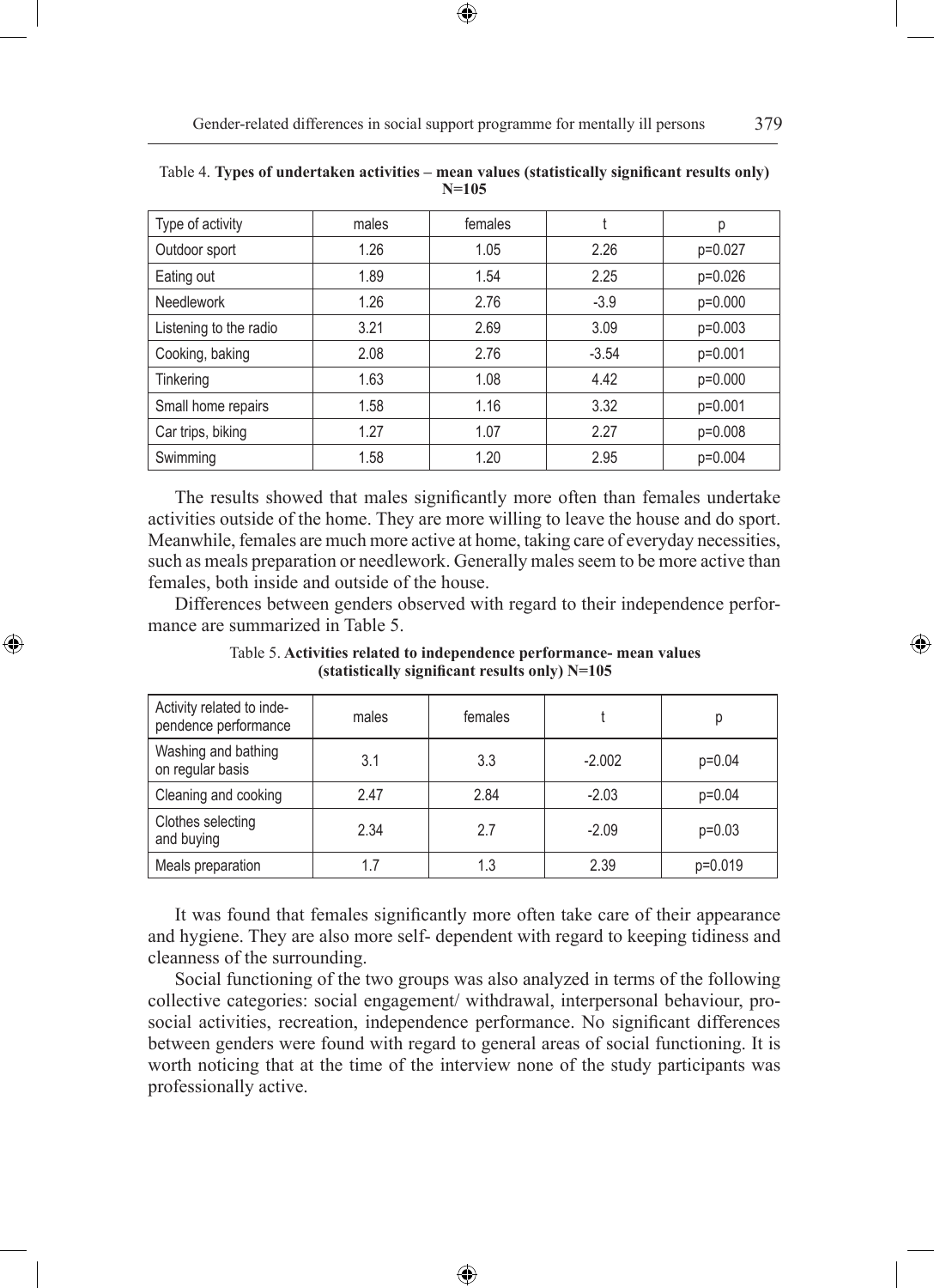### **Discussion**

⊕

The aim of the current study was to assess the social networks as well as indicators of social functioning of females and males participating in home care services programme.

Females were on average 5 years older than males at the onset of illness, had fewer inpatient hospitalizations and were significantly more often married. Later onset of illness seems to enable women to undertake different social roles. However, despite these important experiences, women did not differ significantly from men with regard to number of persons in the same household and only minor significant difference was found in frequency of the present intimate relationships. The dynamics of socio- demographic changes in the study population is different than dynamics observed in the analyses regarding prospective changes in non- community service users' lives [11]. Research findings show that patients with prognosis of optimistic treatment outcomes positively change their social functioning over time, despite of the presence of illness. Age of illness onset may be crucial in this regard [11]. Paradoxically at younger age of onset, when a person is still cared by parents, numerous valuable sources of support are available. In case of home care services users illness emerged when they were already living independently from their parents, which was associated with less influence of the important support source. It can be concluded that age of illness onset may significantly contribute to the illness course. However, later age of onset allows patients to accomplish important goals, such as education, professional career, family. Research shows that in the later course of the illness women are still better educated, have more professional experience and are more frequently married, while compared to males [12]. This profile is consistent with other studies' results which show that comparing to men, women experience more benign form of the illness in its beginning and more similar in its later course [13].

◈

The analyses of the composition of social networks as well as different functions of support they offer showed differences between genders. Comparing to males, female home care services users include greater number of neighbours into their social networks. This difference does not result into statistically significant variation in acquisition of different support functions between the two groups. However, in- depth analyses showed that in case of three support functions ("advice giving", "comforting" and "unconditional support") women can count on more distant categories of persons constituting their social networks. It can be concluded that women have better access to support resources other than closest family members and professionals, although it should be stressed that the differences between groups are relatively small. Reports from other studies underline that women demonstrate better social skills that help them in building more effective social support networks. It is also associated with the specifity of the course of illness in women [4, 13]. Men suffering from schizophrenia initially demonstrate lower social skills and the illness seems to worsen the deficits even more [1, 14]. However, research conducted in the groups of older patients show that in the later course of the illness level of social functioning is comparable in both genders. In consequence of physiological changes women loose their biological pro-

⊕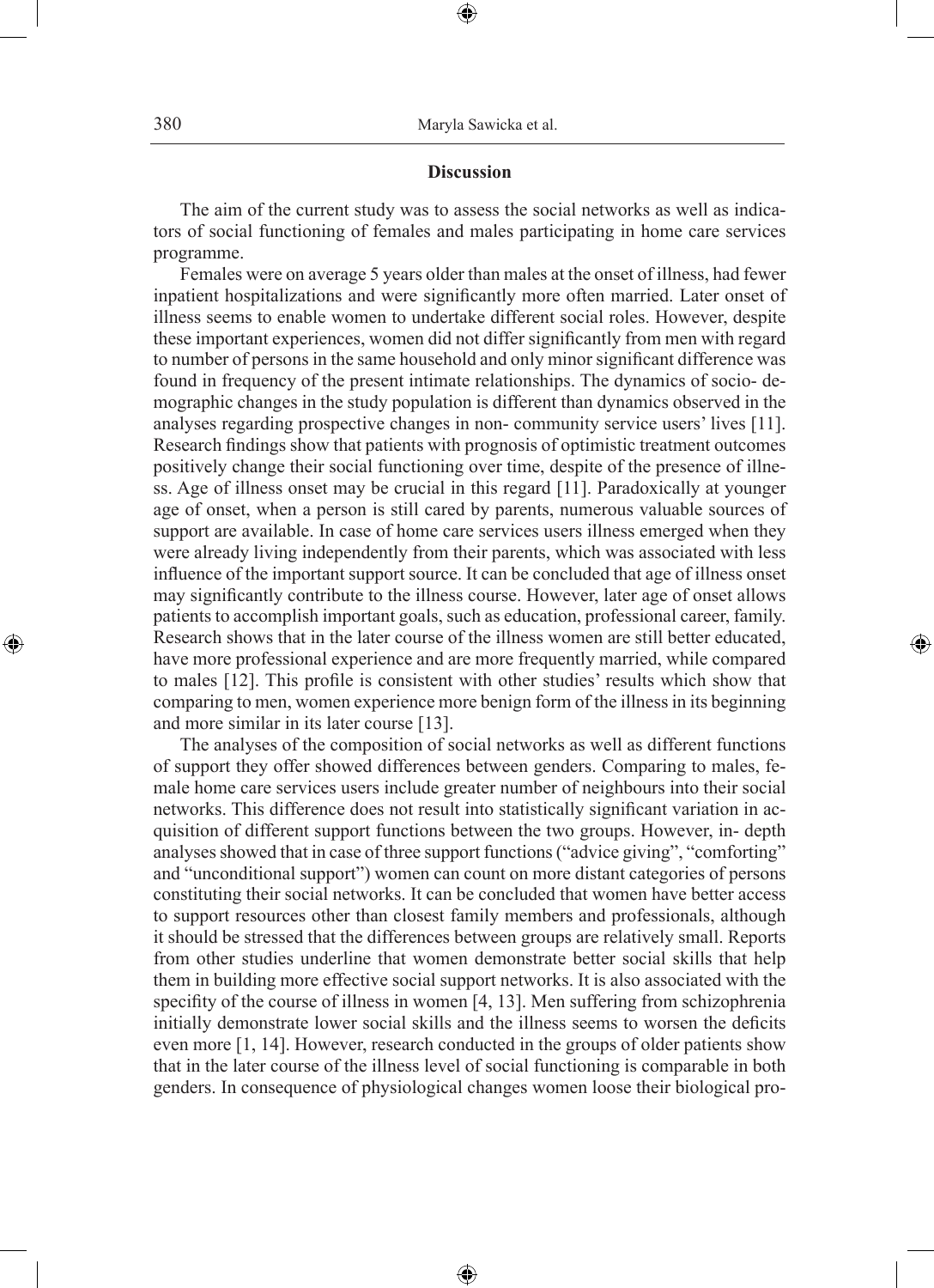Gender-related differences in social support programme for mentally ill persons 381

⊕

tection against adverse effects of psychosis. Other study, conducted in the group of patients who were > 50 years of age, found that differences in the functioning between genders do not disappear completely [15]. Older men suffering from schizophrenia tend to undertake risky behaviours associated with psychoactive substances use more frequently than women.

It is worth to note that women receive support from persons from more distant circles. These persons may be more anonymous or only occasionally present in women' lives. However, they provide emotional support ("advice giving", "comforting) which is especially difficult to obtain for mentally ill persons.

Results of the present study may indicate that in case of women specific support functions are provided by many different links of the social network. Men have limited access to specific functions [16]. Results show that characteristics of such social support networks are similar but not identical. However, it is not clear whether participation in home care services programme or significant differences between the two groups in the early stage of illness contributed to gathering of social capital, it could protect, especially women, from the adverse effects of illness. It is not conclusive which factor had buffering effect and which had compensation effect.

Social functioning was the second analyzed aspect of home care services use. The differences in frequency of various activities outside the house were found between females and males. Females tend to stay at home more frequently and they seem to be more active in this field. The result is consistent with the observed differences in the level of self- dependence which is higher in females. The study findings correspond with the stereotypical division of male and female activities. It can be concluded that participants' satisfactory coping with everyday activities strengthens their settlement in the current roles and is consistent with fulfillment of the important need for clear declaration of social rules, especially those related to social roles [17].

◈

### **Conclusions**

- 1. There are small but significant differences between males and females in the qualities of their social networks. Comparing to males, females had better access to support resources other than closest family members and professionals. It should be underlined that the differences turned out to be less intense than expected.
- 2. Statistically significant differences in social functioning found between genders were related only to stereotypical social roles of males and females and were not observed in other areas of social functioning.

### **Limitations of the study**

In the present study no data on baseline and pre- illness competences of the subjects was available. Moreover, lack of inclusion of control groups of home care services non- users increased the uncertainty of interpretation regarding relationships between participation in the programme and current condition of the subjects.

⊕